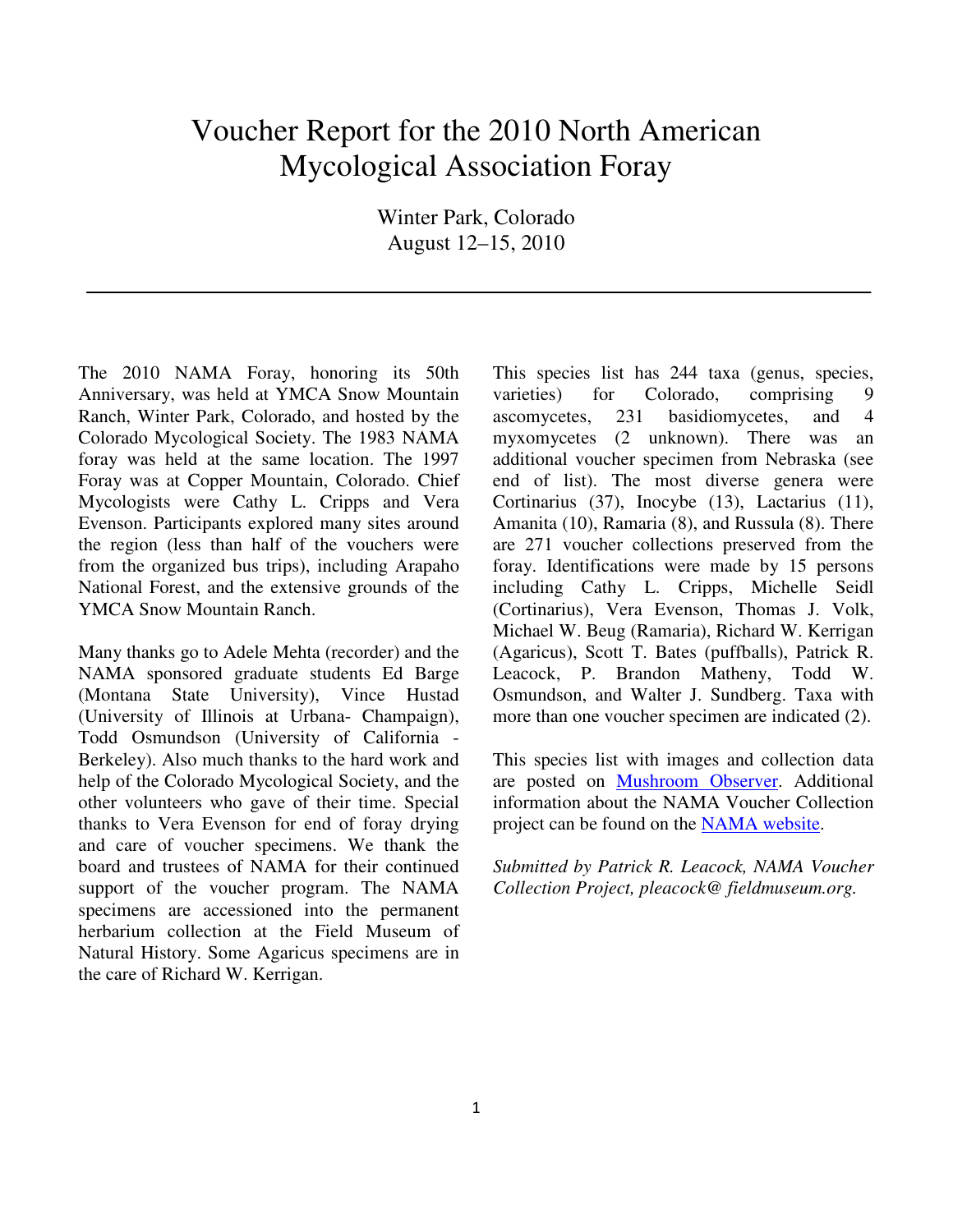Kingdom Fungi Ascomycota Geopyxis carbonaria Herpotrichia juniperi [H. nigra] Hypomyces chrysospermus Morchella sp. Otidea alutacea Otidea onotica Pachycudonia monticola [Cudonia] Peziza phyllogena [P. badioconfusa] Sarcosphaera coronaria [S. crassa] Basidiomycota Agaricus sp. Agaricus amicosus (2) Agaricus aff. campestris Agaricus chionodermus Agaricus moellerianus (or possibly chionodermus) Agaricus pilosporus Agaricus aff. silvicola Agrocybe pediades Agrocybe praecox / Agrocybe praecox group (2) Albatrellus confluens Albatrellus ellisii Albatrellus ovinus Aleurodiscus sp. Alloclavaria purpurea [Clavaria] Amanita sp. [A. stannea A.H. Sm. nom. prov.] Amanita sp. [A. alba complex] Amanita barrowsii Amanita multisquamosa [pantherina group] Amanita muscaria Amanita muscaria subsp. flavivolvata (2) Amanita nivalis Amanita pantherina [group] Amanita populiphila Amanita vaginata group (2) Armillaria solidipes Auricularia auricula-judae Boletus chrysenteron Boletus edulis Boletus subtomentosus group [Xerocomus] Bovista aestivalis Calbovista subsculpta Cantharellus cibarius group Catathelasma cf. singeri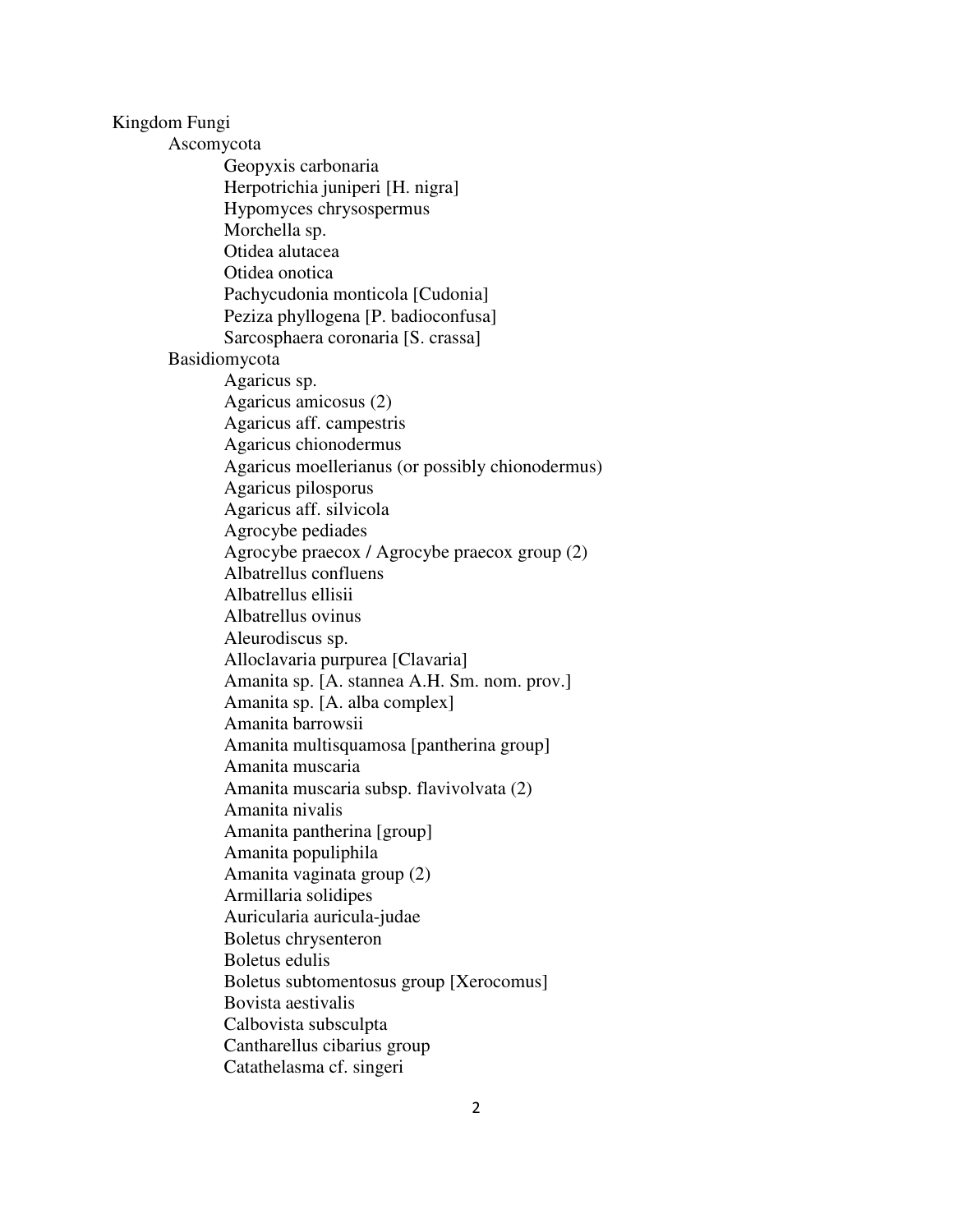Catathelasma ventricosum Chalciporus piperatus group Chlorophyllum agaricoides Chroogomphus ochraceus Chroogomphus vinicolor Chrysomphalina chrysophylla (2) Clavariadelphus borealis Clavariadelphus ligula Clavariadelphus truncatus Clavulina cristata Clitocybe connata [Lyophyllum connatum] Clitocybe gibba (2) [Infundibulicybe] Clitocybe odora Collybia cf. cirrhata Collybia cookei Coltricia perennis Connopus acervatus [Gymnopus] Coprinopsis atramentaria [Coprinus atramentarius] Coprinopsis stercorea [Coprinus stercoreus] Coprinus comatus Cortinarius (subgenus Leprocybe) Cortinarius (subgenus Telamonia) section brunnei Cortinarius acutus group Cortinarius alboviolaceus Cortinarius amarescens Cortinarius anomalus group Cortinarius cf. argutus Cortinarius bivelus Cortinarius brunneus group Cortinarius calochrous group Cortinarius cinnamomeus group Cortinarius clandestinus group Cortinarius crassus Cortinarius croceus group Cortinarius cf. cupreorufus Cortinarius delibutus Cortinarius cf. duracinus Cortinarius flexipes Cortinarius gentilis Cortinarius cf. glandicolor Cortinarius cf. glaucopus Cortinarius griseoluridus Cortinarius hedyaromaticus Cortinarius huronensis [var. olivaceus] Cortinarius laniger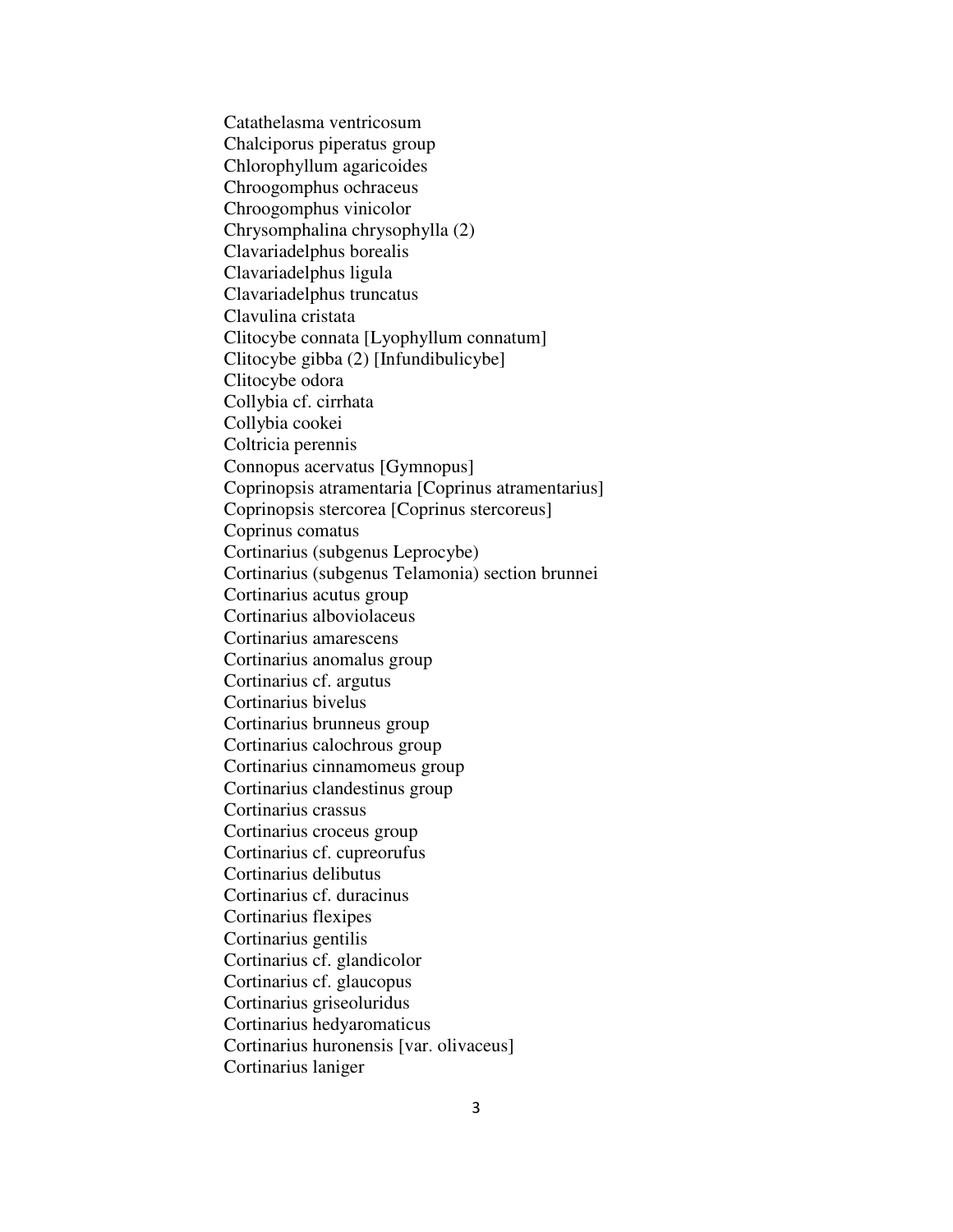Cortinarius multiformis Cortinarius muscigenus Cortinarius obtusus Cortinarius orichalceus Cortinarius cf. percomis Cortinarius pinguis [Thaxterogaster] (3) Cortinarius cf. porphyropus Cortinarius cf. purpurascens Cortinarius renidens Cortinarius trivialis Cortinarius venetus var. montanus [Leprocybe] (2) Cortinarius ahsii [= C. zinziberatus group] Crucibulum laeve (2) Cryptoporus volvatus Cystoderma amianthinum var. rugosoreticulatum Cystoderma fallax Cystodermella cinnabarina [Cystoderma terryi] Cystodermella granulosa [Cystoderma granulosum] Deconica montana [Psilocybe] Entoloma (subgenus Nolanea) Flammulaster aff. carpophilus Flammulina populicola Floccularia albolanaripes Floccularia luteovirens f. luteovirens [F. straminea] Floccularia cf. pitkinensis Fomitiporia cf. punctata [Phellinus cf. punctatus] Fomitopsis pinicola Galerina marginata [G. autumnalis] Gautieria saximontana (2) Gloeocystidiellum Gloeophyllum abietinum Gloeophyllum sepiarium (2) Gomphidius glutinosus Gomphus clavatus Handkea fumosa [Calvatia] Hebeloma sp. 1 Hebeloma sp. 2 Hebeloma crustuliniforme group Hydnellum aurantiacum Hydnellum caeruleum Hydnellum peckii Hydnellum suaveolens (2) Hydnum repandum Hygrocybe conica Hygrophorus agathosmus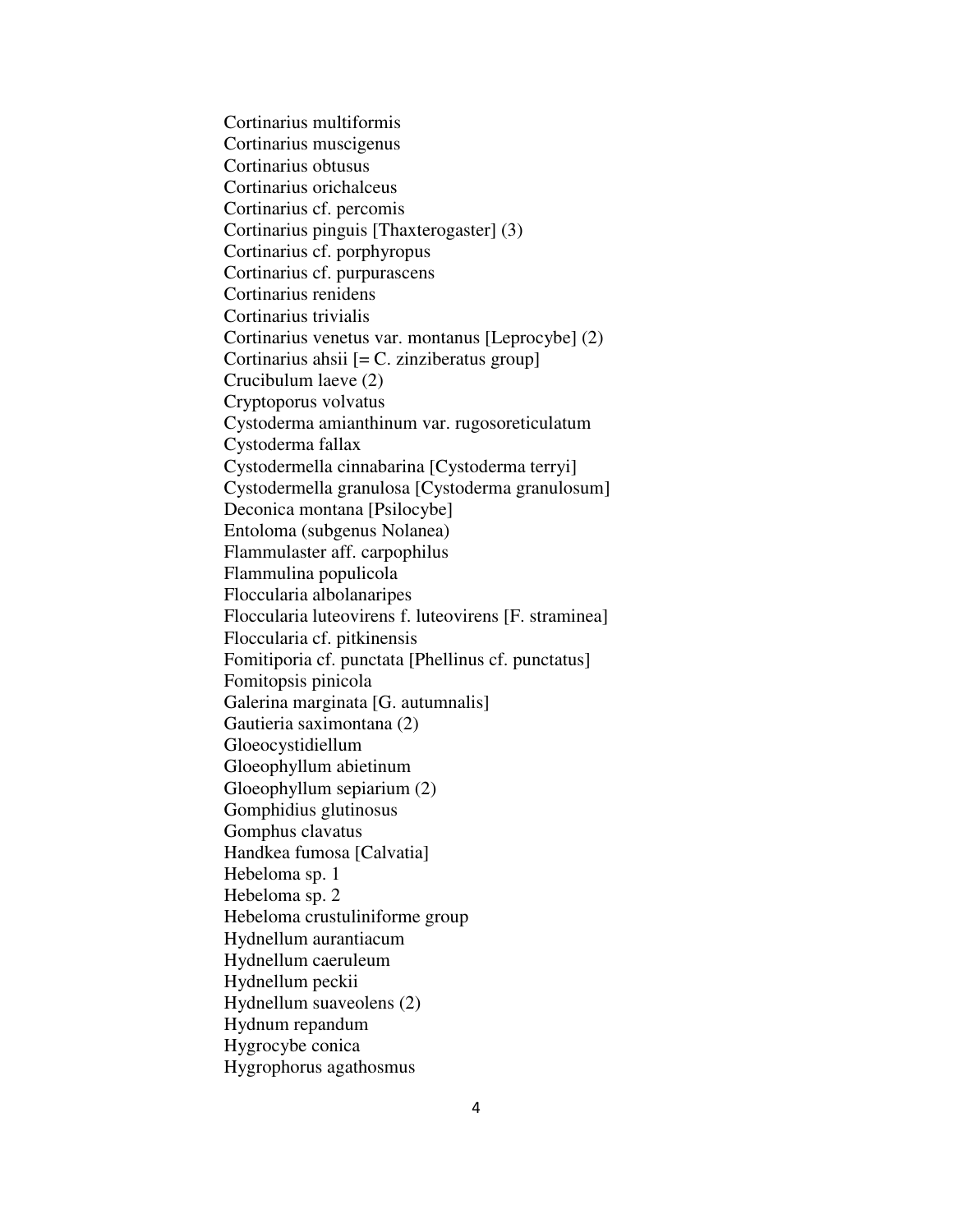Hygrophorus chrysodon Hygrophorus erubescens Hygrophorus olivaceoalbus Hygrophorus pudorinus Hygrophorus purpurascens Hygrophorus russula Hypholoma capnoides (2) Inocybe catalaunica group [I. leiocephala group] Inocybe cincinnata group Inocybe flocculosa [I. gausapata] Inocybe geophylla [group] Inocybe aff. gymnocarpa Inocybe lacera Inocybe cf. lanuginosa Inocybe lilacina (2) Inocybe praetervisa group Inocybe cf. pusio Inocybe rufofusca group Inocybe sororia group Inocybe aff. terrigena Jahnoporus hirtus Laccaria bicolor / Laccaria bicolor group (2) Laccaria laccata var. pallidifolia Laccaria nobilis Laccaria pumila Lactarius cf. aspideoides Lactarius controversus Lactarius deliciosus group Lactarius deterrimus Lactarius hepaticus Lactarius luculentus var. luculentus Lactarius olympianus Lactarius repraesentaneus Lactarius rufus Lactarius scrobiculatus var. canadensis Lactarius uvidus group Leccinum fibrillosum Leccinum insigne Lentaria pinicola Lepiota clypeolaria Leptoporus mollis Leratiomyces percevalii Leucoagaricus cf. sp. Leucopaxillus sp. Leucopaxillus giganteus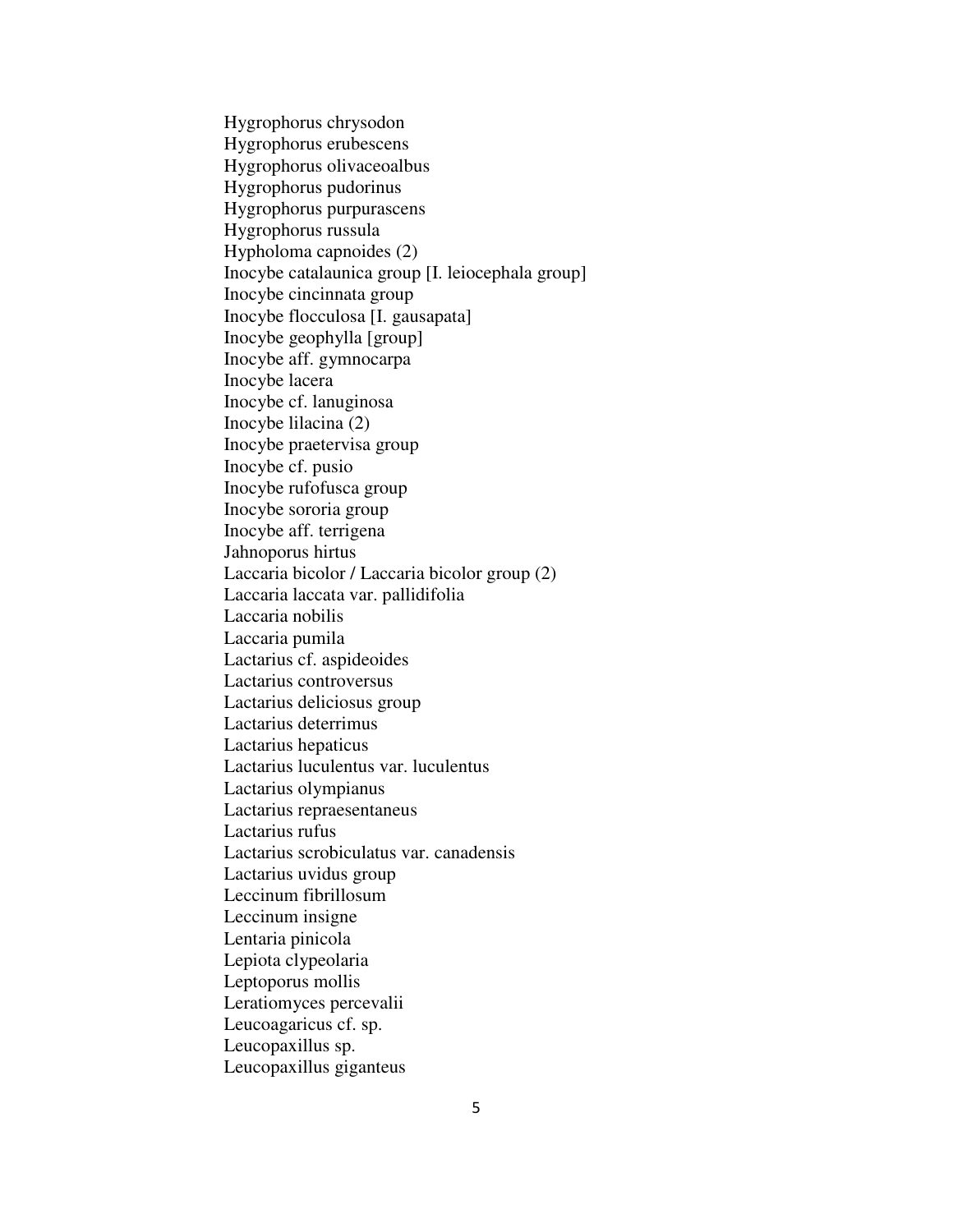Lycoperdon sp. (2) Lycoperdon molle Lycoperdon perlatum Lyophyllum sp. Melanoleuca cognata Melanoleuca graminicola Mycena pura Mycenastrum corium (2) Neolentinus ponderosus Onnia tomentosa [Inonotus tomentosus] Panaeolus semiovatus Paxillus vernalis Pholiota squarrosa (2) Phyllotopsis nidulans (2) Pleurotus populinus Pluteus cervinus Polyozellus multiplex Polyporus leptocephalus [P. varius] Porodaedalea pini [Phellinus] Puccinia sp. [aecia on Aster] Ramaria acrisiccescens Ramaria aurantiisiccescens (2) Ramaria cartilaginea Ramaria concolor f. concolor Ramaria cf. cystidiophora var. fabiolens Ramaria largentii Ramaria magnipes var. magnipes Ramaria sandaracina var. sandaracina (2) Rhizopogon evadens Rhizopogon rubescens Rhodocollybia butyracea Rhodocollybia maculata Russula aeruginea (2) Russula albonigra Russula brevipes Russula decolorans Russula cf. lutea Russula montana Russula urens (2) Russula xerampelina Sarcodon cf. calvatus var. odoratus Sarcodon imbricatus Sarcodon scabrosus Scutiger pes-caprae [Albatrellus] Stropharia hornemannii